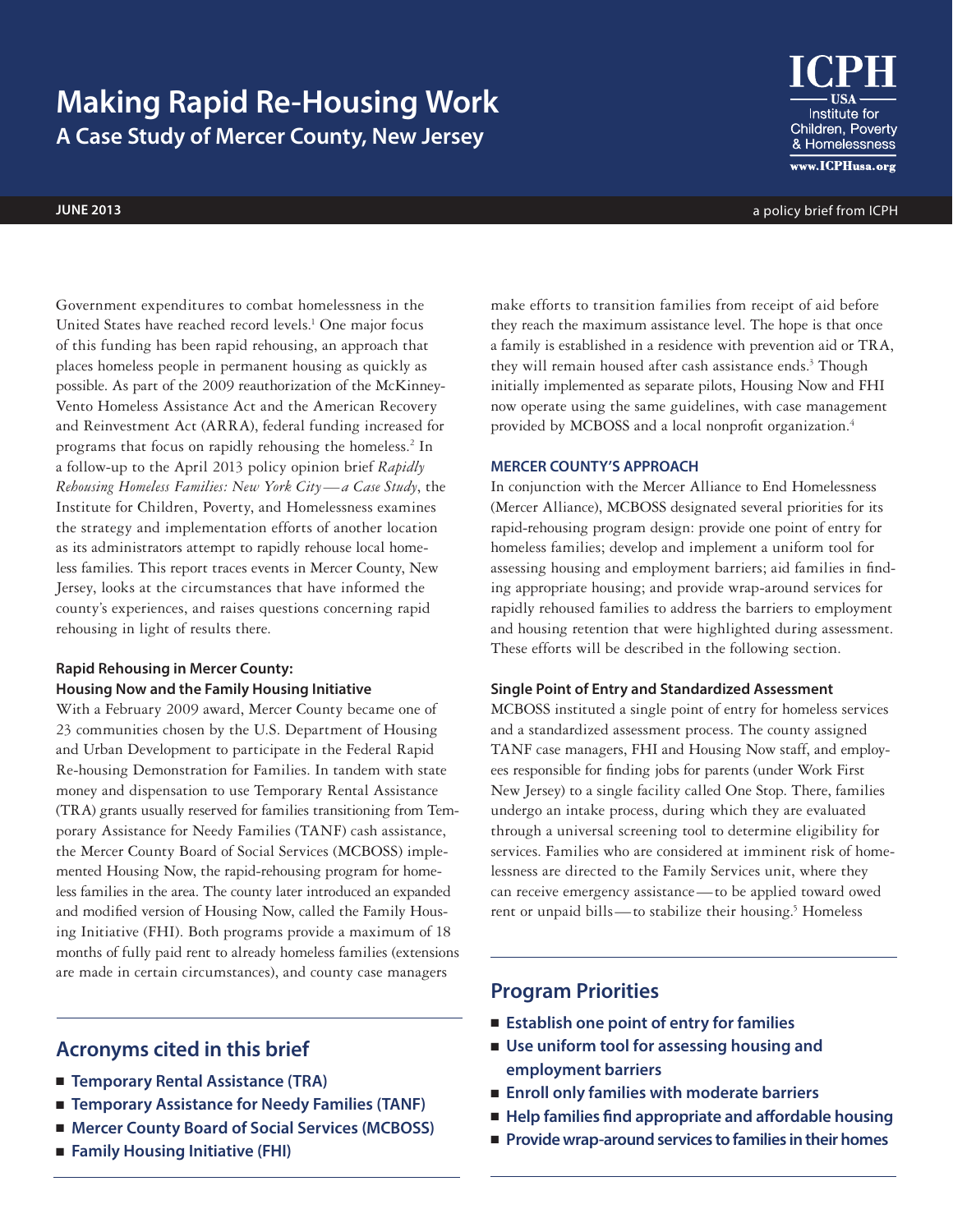families are sent to emergency shelter, where, after eight days, a comprehensive assessment identifies their barriers to self-sufficiency. Based on a variety of factors, a family is placed in one of four categories. A "level 1" family is considered likely to resolve the issue causing their homelessness quickly, with a one-time infusion of assistance. Families in the "level 2" and "level 3" categories are expected to need state assistance for longer periods of time, due to employment or housing barriers such as lack of work or rental history, lack of child care, and/or insufficient education; for those families, no immediate crisis beyond a lack of housing is apparent. Families considered to be "level 4" are currently experiencing one or more immediate crises in addition to lack of housing and are expected to need intensive services for a sustained period.<sup>6</sup>

When the rapid-rehousing models were first implemented, MCBOSS used this system of levels to determine the appropriate modes of intervention. Level 1 families were expected to move back into housing on their own in short order. Families who were deemed level 2 or 3 were eligible for the county's rapid-rehousing program and were expected to move from shelter to permanent housing within 30 days with the help of dedicated caseworkers and TRA. Level 4 families were moved to transitional housing, where they received services until their crises were resolved and they could be reassessed for program eligibility. The intention of this approach was that only families requiring the most intensive services be moved to transitional housing. After almost two years of program implementation, this strategy was modified. Currently, transitional housing as a method of intervention no longer exists in Mercer County, and all families, no matter the severity of their situations, are rapidly rehoused after 30 days if they are still in the emergencyshelter system.7

#### **Finding Appropriate Housing and Wrap-around Services**

Each homeless family is assigned a caseworker who supports them during and after the housing process. To accomplish this, MCBOSS reduced caseloads, assigning billing and voucher responsibilities to a different team so that caseworkers could concentrate on social work. The caseworkers, who previously juggled 100 cases apiece on average, were allowed to focus more intensively on these most vulnerable families, managing

families in Housing Now and FHI.<sup>9</sup> All other families are directed to MCBOSS's Family Services unit. Caseworkers team

with parents to obtain appropriate and affordable housing. These efforts include searching for and visiting potential homes, checking for lead paint (all caseworkers are certified to do so), examining leases with parents, and, finally, negotiating preferential rental agreements with landlords. MCBOSS then makes the security deposits and rental payments.<sup>10</sup>

MCBOSS leveraged a large number of apartments subsidized by the county to negotiate rents at below-market rates, thus saving families money and increasing the likelihood that they can transition from assistance and retain their housing through earned income. Once housed, families receive wrap-around services to address employment and housing barriers.<sup>11</sup> Caseworkers are instructed to focus on activities that will increase employment and earnings in order to give families the best chance of affording rent once rental assistance ends. However, families can also receive services that include parenting support, child care, and guidance in creating budgets.12 Families who have the greatest service needs are offered counseling for mental health and alcohol or substance dependency while housed. Caseworkers provide parents with bus passes to travel to appointments and, at the same time, apply for SSDI and other supports for those unable to work.<sup>13</sup>

#### **The Results**

The county considers a family to have completed the program if they have received TRA for the full 18 months of eligibility or have transitioned from TRA and TANF due to income increases. Approximately one-third of the families initially enrolled in Housing Now between February 2009 and April 2012 did not complete the program; the exact number has not been released.14 During that time, 107 families completed the program or continued to receive TRA. Of those, 57 families (53%) remained permanently housed after rental assistance ended, without placement in public housing or receipt of Section 8 housing vouchers. Fourteen percent of families received TRA but were unable to sustain permanent housing after the rental assistance stopped. As of April 2012, 35 families (or 33%) were still receiving TRA as part of Housing Now (see Figure 1). The average length of receipt of TRA for all families

25 to 30 cases each and contacting every family at least once a week.<sup>8</sup> After the initial Housing Now pilot, MCBOSS amended this approach, establishing a nine-person Rapid Exit Team, comprised of existing staff, to serve only TANF-eligible homeless

*In May 2012 Cassandra M. and her son, homeless due to domestic violence, were placed in a homeless shelter. In June Cassandra moved into her own apartment; she began working part-time in October. Because she received transportation and child-care supports, she was able to maintain her employment. She is now working full-time for the same company, earning \$12 per hour, and is able to maintain her own housing.*

between February 2009 and April 2012 was 301 days; the county reported that 5% of the 72 families who had completed the program returned to shelter or transitional housing after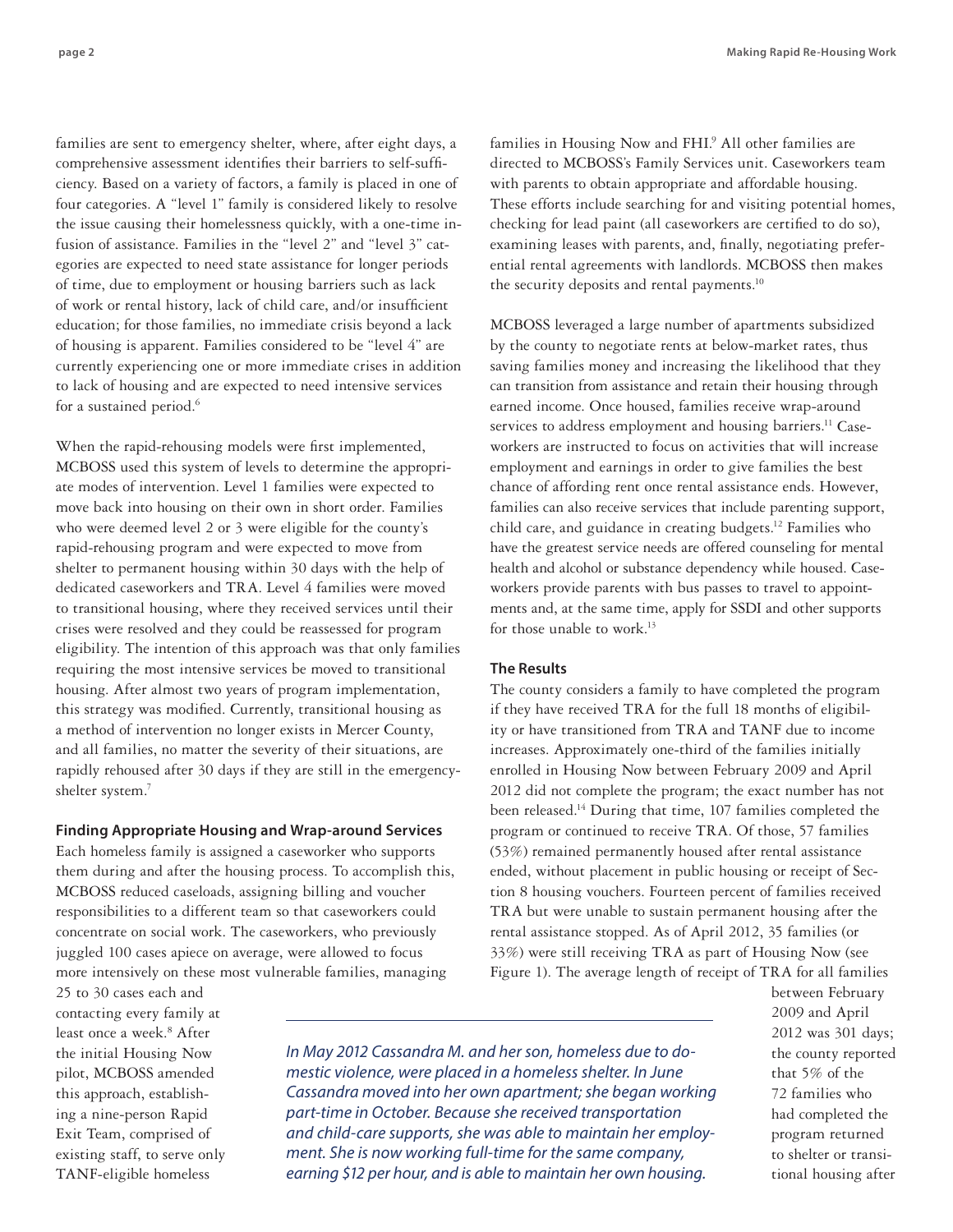# **Figure 1** Outcomes for Housing NOW Participants between February 2009 and April 2012



*n =*107. This includes only families who completed or are still enrolled in the program. Source: Mercer County Board of Social Services.

#### **Figure 3**

# Outcomes for Housing Now and Family Housing Initiative Participants between April 2012 and April 2013



*n =*253. Source: Mercer County Board of Social Services.

the rental assistance ceased.<sup>15</sup>

In October 2010 Mercer County implemented the Family Housing Initiative (FHI). Between its inception and April 2012, the program served at least 124 families.16 Of these, 51 exited both the FHI program and TANF due to employment and no longer received assistance. In May 2012, 71 families were still receiving TRA and using case-management services. A small handful left TANF due to increases in income outside employment (see Figure 2). Mercer County now has access to Homeless Management Information Systems (HMIS) data enabling reliable out-

# were assigned to either the Housing Now or Family Housing Initiative program between April 2012 and April 2013. In that time, 47% of families transitioned from TRA and TANF due to increased earned income. An additional 12% exited the program due to increased income from other sources, such as SSI, SSDI, and/or child support. Of the 59% (149) of families who exited, 5% went back into the homeless-services system, unable to maintain housing. The remaining 41% of families are still enrolled in the program and receiving assistance.<sup>17</sup>

come assessment; its most recent reports show that 253 families

### **Figure 2**

# Outcomes for Family Housing Initiative participants between october 2010 and April 2012



*n =*124. This includes only families who completed or are still enrolled in the program. Source: Mercer County Board of Social Services.

**Figure 4** MCBOSS HOUSING COSTS



Costs are per family per day. Rapid-rehousing estimates include the cost of rental assistance and casemanagement services. Source: Mercer County Board of Social Services.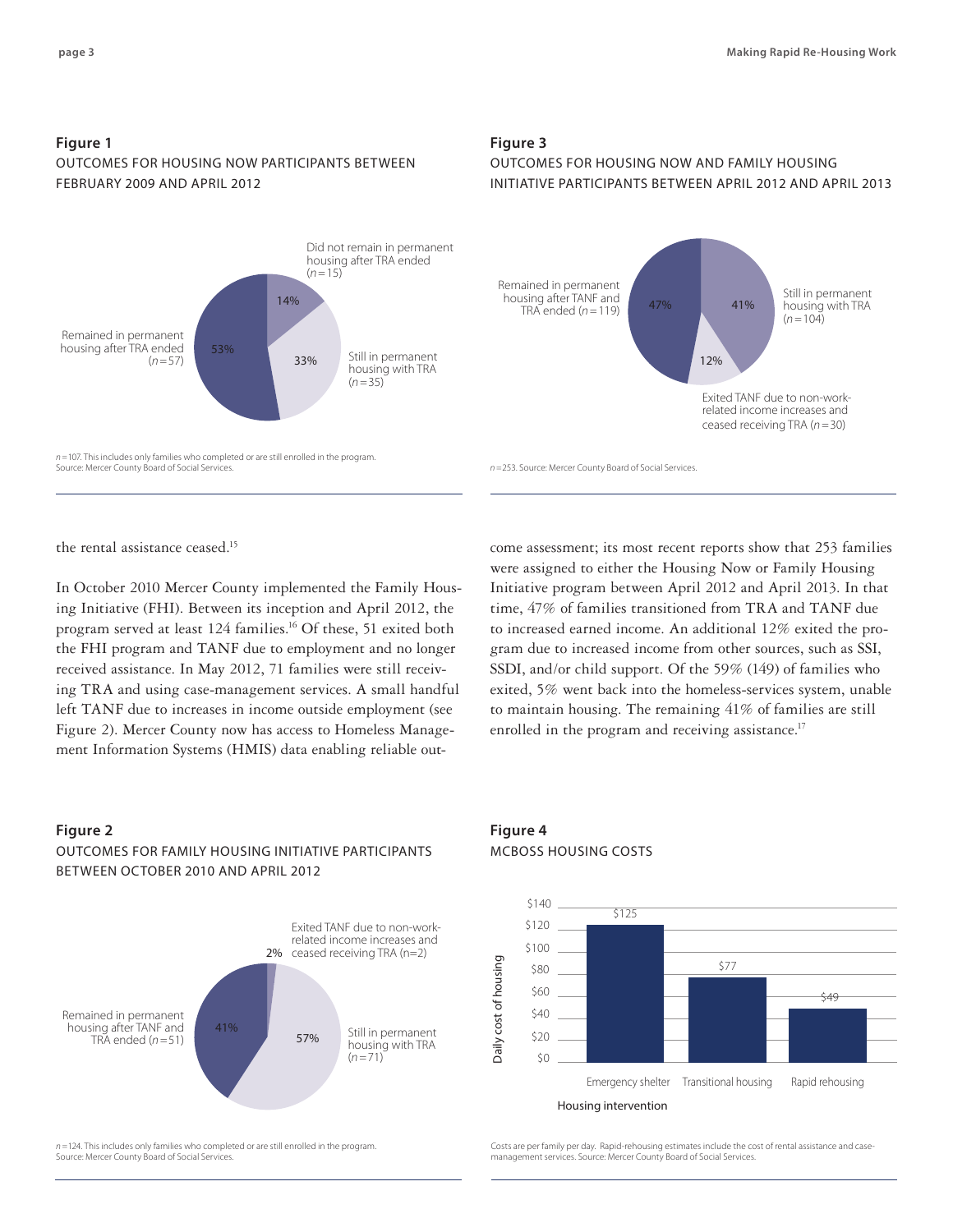In February 2013 the U.S. Department of Health and Human Services reported that the Mercer County families involved in the FHI program had an average monthly income of \$835, compared with \$558 for the families exiting the county's transitional housing.18 With the reported daily cost of rapid rehousing at \$49.35 (the combined cost of TRA and case management) per family, for every day that a family is in county-subsidized permanent housing as opposed to transitional housing, MCBOSS saves between \$28 and \$76 (see Figure 4).<sup>19</sup>

# **Figure 5** Households' median income in 2011



Source: U.S. Census Bureau, *2007–2011 American Community Survey 5-Year Estimates.*

% of female-headed households

#### **Figure 6**

# PERCENTAGE OF FEMALE-HEADED HOUSEHOLDS AND MEDIAN INCOME IN 2011



Source: U.S. Census Bureau, *2007–2011 American Community Survey 5-Year Estimates.*

#### **The Economics of Mercer County**

What factors enabled Mercer County to implement its programs, and can they be replicated in other locales? To begin to answer this question it is necessary to understand more about Mercer County, as not all of its areas are the same. First, the housing market in Trenton has been struggling to recover from the recent economic downturn. The median value of homes is 33% lower in 2013 than in January  $2009$ .<sup>20</sup> This is an improvement over 2011, when home values were so low that Trenton had the third-worst housing market in the country.<sup>21</sup>

Yet the city of Trenton is an island of poverty in an otherwise wealthy county. The median household income for the city in 2011 was only \$37,219, just over half of the figure for the county, which was  $$73,883$  (see Figure 5).<sup>22</sup> Further, Trenton is home to far more female-headed households (44%), whose median annual income was \$27,103 in 2011. This is in contrast to the rest of Mercer County, in which female-headed households (20%) had a median annual income of \$44,865 (see Figure 6).<sup>23</sup> While only 3% of the county's population received public assistance, the figure for Trenton was 9%, and the average income of the city's residents who received public assistance was 25% less than that for cash-assistance recipients outside Trenton.24 Clearly, the county's poor are not evenly spread across towns but, rather, are concentrated in Trenton.

Trenton is also distinct from the rest of the county in terms of its crime rate. The city was listed as the 29th most dangerous in the country among those with populations over 25,000; among cities similar in size, its violent-crime rate is one of the highest in the nation. Only 12% of cities in the country are more dangerous than Trenton.25 *It is no surprise, then, that the areas of Trenton that are least safe are also the poorest in the city and have the most housing vacancies.* 26 Although data on where families are being rapidly rehoused is unavailable, it is worth investigating whether they are going to the most dangerous areas because those offer the greatest opportunity to negotiate low rents with landlords. The question remains whether rapid rehousing would be as cost-effective if the housing market were competitive and the neighborhoods desirable.

#### **Conclusion**

Mercer County has much of which to be proud. It has implemented a program that uses public-assistance dollars efficiently to rehouse families and save the county money. The county has not shied away from enrolling even the most difficult-to-serve families, and it has rearranged resources so that homeless families, the most vulnerable of TANF recipients, are given the extra attention they so often require. Yet questions remain. Much more research must be undertaken to fully understand the impact and scalability of rapid rehousing. It is unclear whether the negotiation of preferential rents for families, a cornerstone of the county's